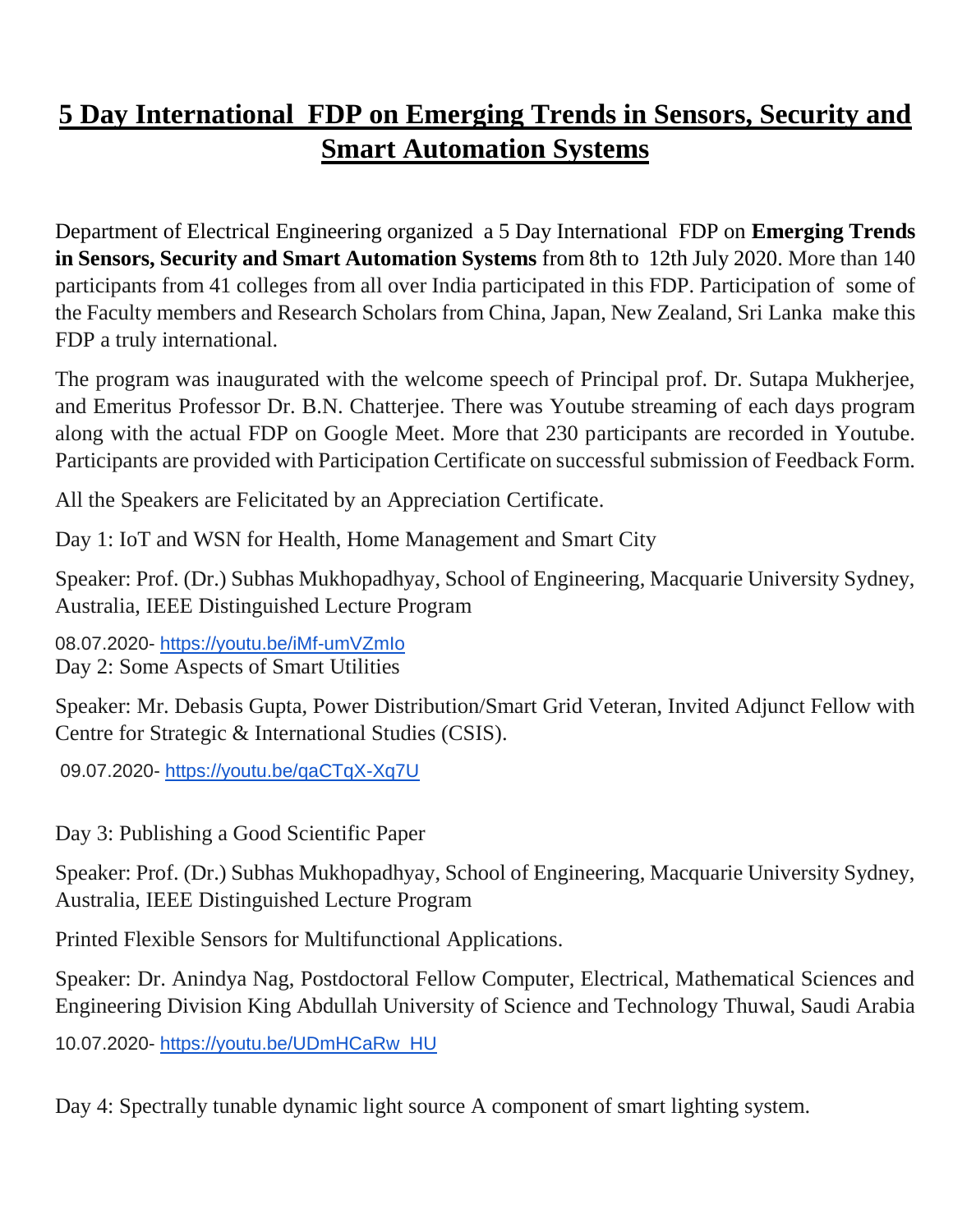Speaker: Prof.(Dr.) Biswanath Roy, Illumination Engineering, Electrical Engineering Department, Jadavpur University, West Bengal, India.

Emergence of coding theory based cryptography

Speaker: Dr. Abhik Mukherjee, Associate Professor Computer Science and Technology, IIEST, Shibpur, West Bengal, India.

11.07.2020- <https://youtu.be/13IKJtyTaBo>

Day 5: Signal and image processing-A journey through ages.

Speaker: Dr. Kallol Mallick, Founder and CEO of Azure Software Pvt. Ltd.

12.07.2020- [https://youtu.be/7kO\\_FSI8iBY](https://youtu.be/7kO_FSI8iBY)

Participants expressed their extreme satisfaction on attending this Faculty Development Program on such topics of cutting edge technology in Valedictory Session.